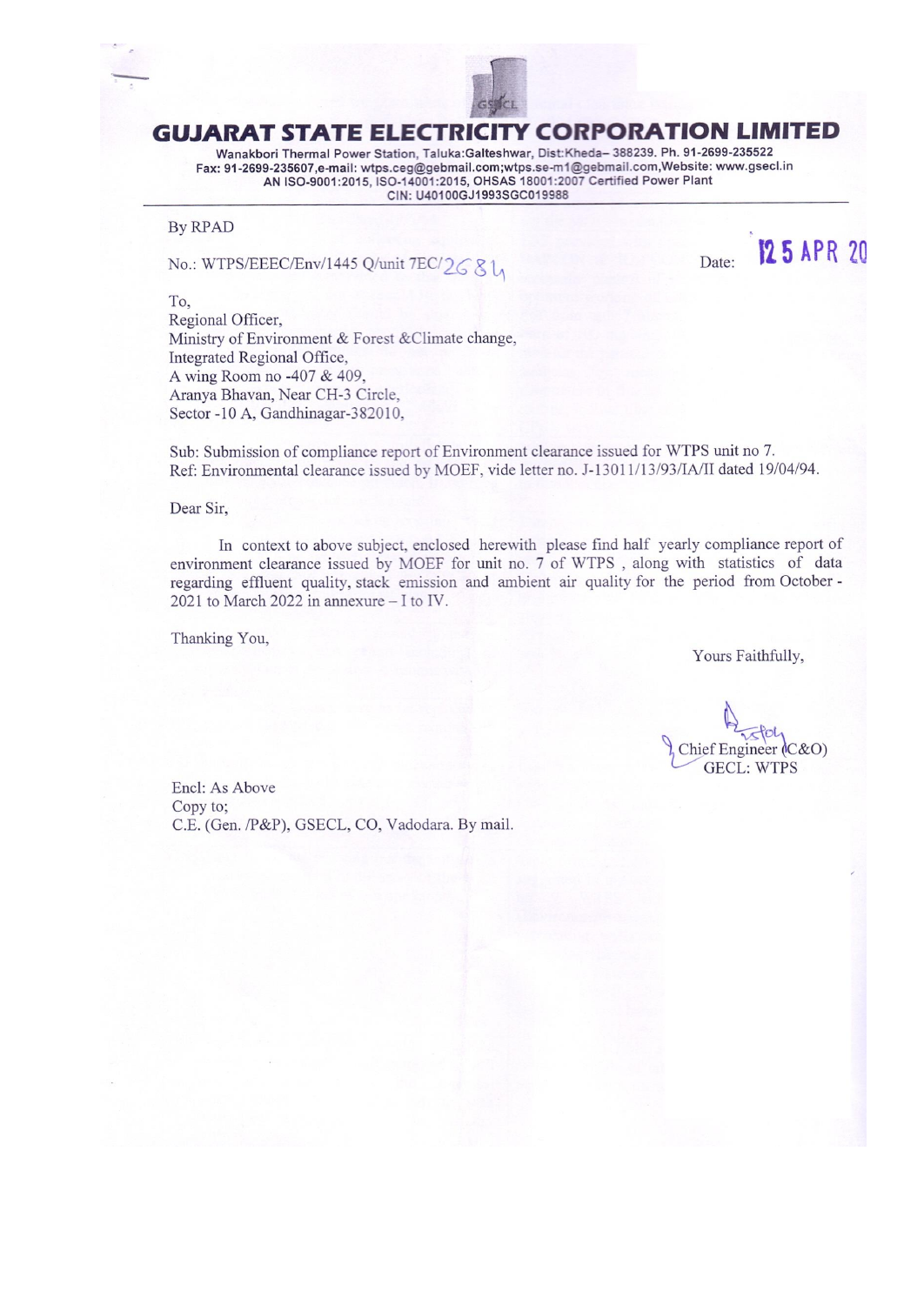Sub: Compliance report for conditions of environmental clearance issued by Ministry of Environment & Forest, New Delhi on 19/4/1994, for GSECL-WTPS unit no 7

| No.                 | <b>Condition framed in Environment Clearance</b>                                                                                                                                                                                                                                                                                                                                                                                                                                                                                                                   | Compliance of the conditions                                                                                                                                                                                                                                                                                                                                                                                                                                                                                                                                                                                                                                                             |
|---------------------|--------------------------------------------------------------------------------------------------------------------------------------------------------------------------------------------------------------------------------------------------------------------------------------------------------------------------------------------------------------------------------------------------------------------------------------------------------------------------------------------------------------------------------------------------------------------|------------------------------------------------------------------------------------------------------------------------------------------------------------------------------------------------------------------------------------------------------------------------------------------------------------------------------------------------------------------------------------------------------------------------------------------------------------------------------------------------------------------------------------------------------------------------------------------------------------------------------------------------------------------------------------------|
| $\mathbf{2}$        | Condition $&$ safeguards for implementation                                                                                                                                                                                                                                                                                                                                                                                                                                                                                                                        |                                                                                                                                                                                                                                                                                                                                                                                                                                                                                                                                                                                                                                                                                          |
| $\bf I$             | Stack height should be provided as per<br>MOEF's notification dated 19/5/93.                                                                                                                                                                                                                                                                                                                                                                                                                                                                                       | Stack height of unit no 7 is 220 meter, which is as<br>per the MOEF's requirement.                                                                                                                                                                                                                                                                                                                                                                                                                                                                                                                                                                                                       |
| $\mathbf{I}$<br>III | ESP/ alternate dust collecting equipment<br>with operational efficiency of not less than<br>99.8% should be provided so that the PM<br>emission should not exceed 150 mg/Nm3<br>failing which plant should be shut down.<br>Adequate redundancies should be provided<br>so that partial failures do not result in<br>limit<br>exceeding the<br>mentioned above.<br>for<br>Arrangement<br>interlocking<br>of<br>ESP/alternate<br>equipment<br>would<br>be<br>desirable.<br>provision for<br>installation<br>Space<br>of<br>desulphurization plant should be made so | ESP provided with operational efficiency 99.76%.<br>BAPCON & RAPCON system are provided for<br>automatic control of ESP rectifier parameters for<br>optimum working of ESP. The average emission of<br>PM from unit 7 almost remains within prescribed<br>limit of 100 mg/Nm3. Opacity meter is provided to<br>monitor the particulate matter emission level. Online<br>analyzer for measurement of SO2 & NOx<br>parameters in flue gas emission is also provided in<br>unit no 7. Real time results are being transmitted to<br>CPCB server.<br>Adequate space provision is kept nearby ESP area,<br>for installation of desulphurization plant if required<br>in future at unit no. 7. |
|                     | that the same could be provided, if required<br>in future from environment angle.                                                                                                                                                                                                                                                                                                                                                                                                                                                                                  |                                                                                                                                                                                                                                                                                                                                                                                                                                                                                                                                                                                                                                                                                          |
| IV<br>$\mathbf V$   | Liquid effluents including cooling water<br>emanating from the plant, ash pond $\&$ other<br>area should be properly treated to conform<br>to the standard stipulated by SPCB or<br>MOEF whichever is more stringent.<br>The project authority should prepare a                                                                                                                                                                                                                                                                                                    | Pumps are provided & wastewater from effluent<br>sump outlet & composite outlet is partially<br>reutilized, as per requirement in ash plant & for<br>gardening use. Zero liquid discharge scheme (ZLD)<br>is implemented for ash dyke effluent. Annexure-I<br>attached herewith.<br>Revalidation of EIA report was submitted in the                                                                                                                                                                                                                                                                                                                                                      |
|                     | comprehensive EIA report including air<br>quality data of all season & submit within a<br>year.                                                                                                                                                                                                                                                                                                                                                                                                                                                                    | year 1999.                                                                                                                                                                                                                                                                                                                                                                                                                                                                                                                                                                                                                                                                               |
| VI                  | The cooling towers were to be replaced by<br>modern one so that the water requirement<br>does not increase.                                                                                                                                                                                                                                                                                                                                                                                                                                                        | Natural draft cooling tower of 112 meter height is<br>provided for optimum water requirement.                                                                                                                                                                                                                                                                                                                                                                                                                                                                                                                                                                                            |
| VII                 | In order to arrest the heavy concentration of<br>liquid effluent, to be properly treated as per<br>stipulated standard.                                                                                                                                                                                                                                                                                                                                                                                                                                            | Liquid effluent is being properly treated to achieve<br>stipulated standard, before discharging or utlizing.<br>Flow meter $\&$ online analyzer for pH, TSS $\&$<br>Temperature parameters are provided at ETP and<br>Composite Outlet.                                                                                                                                                                                                                                                                                                                                                                                                                                                  |
|                     | VIII Time frame for carrying out the mitigation<br>measure mentioned in the sec-9 of the rapid<br>EIA to be submitted within one month.                                                                                                                                                                                                                                                                                                                                                                                                                            | Time frame mitigation measures were complied as<br>suggested in the comprehensive EIA report for unit<br>no. 7. WTPS having ISO-14001 certification<br>(Environment management system). 14 nos. of<br>percolating wells are constructed for rain water<br>harvesting scheme at WTPS area. PVC cabins with<br>fixed glass window are provided in high noise areas<br>in plant. Dry fog dust control system (DFDCS) is<br>provided in coal handling plant.                                                                                                                                                                                                                                 |
| IX                  | The project authority should furnish a<br>workable plan for full utilization of fly ash<br>approval<br>appraisal<br>the<br>of<br>the<br>for<br>committee/MOEF Provision of fly ash<br>collection should be made by the dry<br>system.                                                                                                                                                                                                                                                                                                                              | Fly ash from ESP, economizer $\&$ APH is being<br>collected in silo of unit $7 \&$ given to ash lifters for<br>cement and brick manufacturing                                                                                                                                                                                                                                                                                                                                                                                                                                                                                                                                            |
| $X_{\mathcal{I}}$   | A green belt of not less than 50 meters                                                                                                                                                                                                                                                                                                                                                                                                                                                                                                                            | Adequate nos. of sapling is planted in plant area and                                                                                                                                                                                                                                                                                                                                                                                                                                                                                                                                                                                                                                    |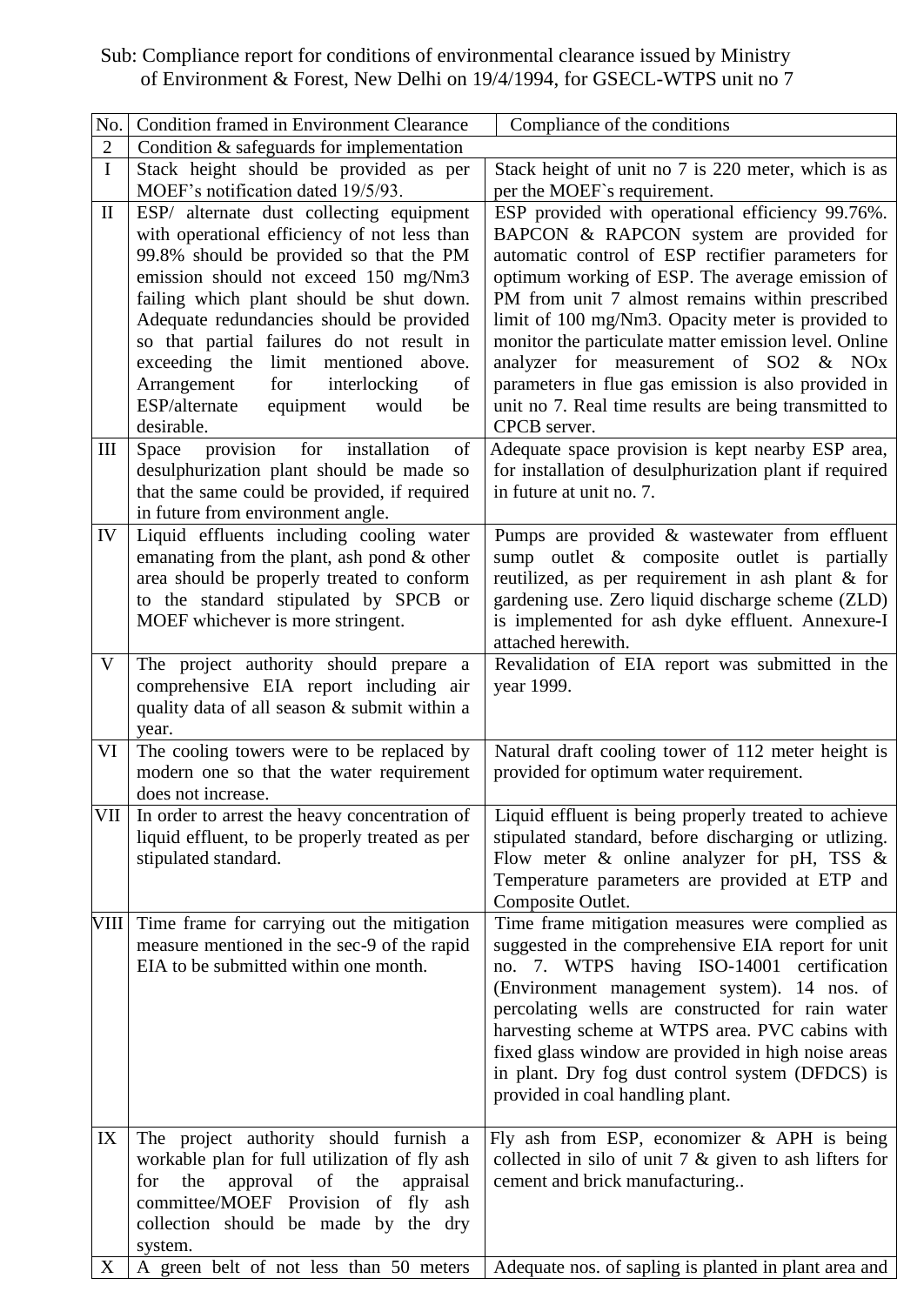|                | width & adequate density should be raised<br>all around the plant & right from the<br>construction stage. Plantation around the ash                                                                                                                                                                                                                                                                                                                                                                                                                                                                                                                                                                                                                                                                                                                    | ash dyke area to control fugitive pollution.                                                                                                                                                                                                                                                                                                                                                                                                                                                                                                                                                                                                                                                                                           |
|----------------|--------------------------------------------------------------------------------------------------------------------------------------------------------------------------------------------------------------------------------------------------------------------------------------------------------------------------------------------------------------------------------------------------------------------------------------------------------------------------------------------------------------------------------------------------------------------------------------------------------------------------------------------------------------------------------------------------------------------------------------------------------------------------------------------------------------------------------------------------------|----------------------------------------------------------------------------------------------------------------------------------------------------------------------------------------------------------------------------------------------------------------------------------------------------------------------------------------------------------------------------------------------------------------------------------------------------------------------------------------------------------------------------------------------------------------------------------------------------------------------------------------------------------------------------------------------------------------------------------------|
| XI             | pond area should also be provided.<br>The requirement of land for ash disposal<br>should be based on ash utilization plan.<br>Recycling & reuse of ash pond effluent<br>should be done so as to achieve zero<br>discharge to the maximum extent possible.                                                                                                                                                                                                                                                                                                                                                                                                                                                                                                                                                                                              | Zero liquid discharge scheme is provided for ash<br>dyke discharge.                                                                                                                                                                                                                                                                                                                                                                                                                                                                                                                                                                                                                                                                    |
| XII            | Continuous dust monitoring system should<br>be provided in each stack/duct & calibrated<br>at least once in a week. Monitoring of stack<br>emission of SO2/Nox should be done at<br>least once in a month.                                                                                                                                                                                                                                                                                                                                                                                                                                                                                                                                                                                                                                             | Opacity meters $\&$ SO2 / NO <sub>x</sub> analyzer for<br>continuous measurement are installed in all units.<br>Calibration is being done on auto mode $\&$ as per<br>requirement. Monthly monitoring of PM, SO2&NOx<br>is carried out through outside agency. Real time<br>results are displayed on CPCB server. Annexure-II<br>attached herewith.                                                                                                                                                                                                                                                                                                                                                                                    |
| XIII           | <b>Efforts</b><br>should<br>be<br>minimize<br>made<br>to<br>evaporation losses of water to the extent<br>possible.                                                                                                                                                                                                                                                                                                                                                                                                                                                                                                                                                                                                                                                                                                                                     | Closed cycle cooling water system is adopted for all<br>units. Evaporation of water from cooling water<br>depends up on weather atmosphere condition.                                                                                                                                                                                                                                                                                                                                                                                                                                                                                                                                                                                  |
| XIV<br>XV<br>3 | Adequate monitoring station for ambient air<br>& water quality should be provided in<br>consultation with the SPCB. Levels of<br>pollutants (SPM, SO2, NO <sub>x</sub> ) should be<br>monitored on regular basis & record<br>maintained. The parameters for water<br>including<br>ground<br>quality<br>water<br>contamination in the vicinity area should be<br>monitored & the records maintained.<br>A separate environment cell with suitable<br>qualified people to carry out various<br>functions should be set up under the control<br>of senior executive who will report directly<br>to the head of the organization.<br>The condition stipulated may be varied or<br>new conditions may be added or the<br>clearance evoked, if necessary, in the<br>interest of environment protection and if<br>there is any change in the project profile, | WTPS has installed weather monitoring station.<br>Necessary data like air temperature, relative<br>humidity, wind speed, wind direction are recorded<br>& maintained. Data<br>of underground borewell<br>water, up stream water, down stream water, effluent<br>discharge, stack monitoring, and<br>ambient<br>air<br>quality monitoring with meteorological data is<br>CPCB/GPCB. Annexure-III&IV<br>to<br>submitted<br>attached herewith.<br>WTPS has constituted separate EEEC (Environment<br>Efficiency Cell) section<br>Energy<br>headed<br>by<br>Superintending Engineer (Operation).<br>WTPS has also installed unit no. 8 of 800 MW<br>capacity & Compliance of Environment clearance is<br>regularly submitted to MoEF & CC. |
|                | non satisfactory implementation of the<br>stipulated condition etc.                                                                                                                                                                                                                                                                                                                                                                                                                                                                                                                                                                                                                                                                                                                                                                                    |                                                                                                                                                                                                                                                                                                                                                                                                                                                                                                                                                                                                                                                                                                                                        |
| $\overline{4}$ | The stipulations will be implemented,<br>among others under the Water act, the Air<br>act, the Environment Protection act, and the<br>PLI act.                                                                                                                                                                                                                                                                                                                                                                                                                                                                                                                                                                                                                                                                                                         | Noted.                                                                                                                                                                                                                                                                                                                                                                                                                                                                                                                                                                                                                                                                                                                                 |
| 5              | Necessary funds should be provided in the<br>project for implementation of the above<br>mentioned conditions<br>and environment<br>safeguards. The funds earmarked for the<br>environmental protection measures should<br>not be diverted for other purposed and<br>yearwise expenditure should be reported to<br>this Ministry.                                                                                                                                                                                                                                                                                                                                                                                                                                                                                                                       | The necessary fund is allotted $&$ expensed towards<br>activities & works pertain to environmental safe<br>guards. The year wise expenditure report for<br>environment measures is enclosed for the year 2021-<br>2022.                                                                                                                                                                                                                                                                                                                                                                                                                                                                                                                |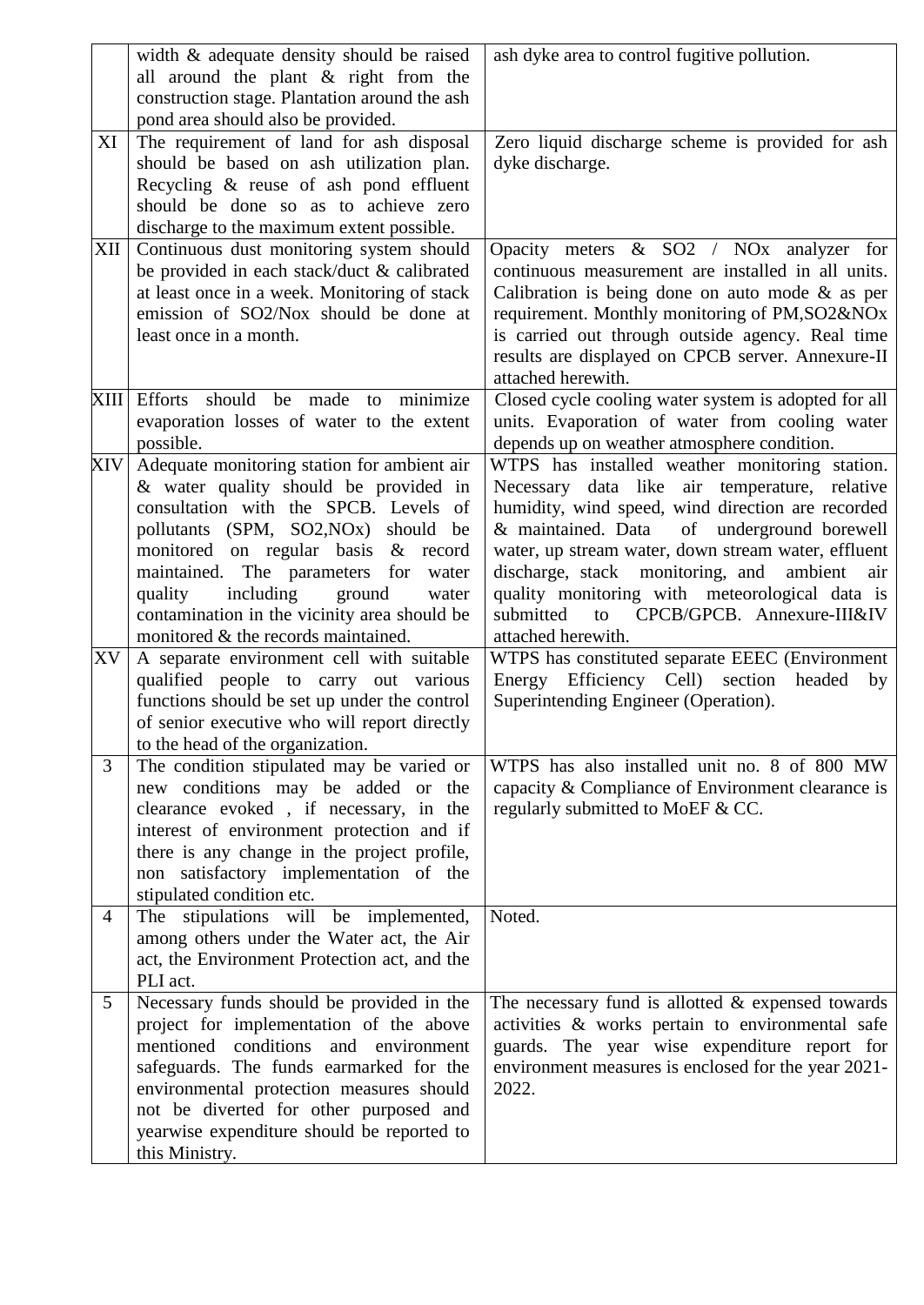# **Gujarat State Electricity Corporation Limited Wanakbori Thermal Power Station**

|                | Details of Recurring Expenditure on Environmental Management during April 21 to<br>March 22. |                |                                                                                                                                                                                                      |  |  |  |  |  |  |  |
|----------------|----------------------------------------------------------------------------------------------|----------------|------------------------------------------------------------------------------------------------------------------------------------------------------------------------------------------------------|--|--|--|--|--|--|--|
| Sr.            | Expenses on<br>environment works                                                             | Total          | Remark, if any                                                                                                                                                                                       |  |  |  |  |  |  |  |
| No.            |                                                                                              | Amount<br>Rs.  |                                                                                                                                                                                                      |  |  |  |  |  |  |  |
| $\mathbf{1}$   | Salaries of staff of Env.<br>Cell.                                                           | 4923741        | Gross salary of Env. Staff                                                                                                                                                                           |  |  |  |  |  |  |  |
|                | Payment to agency for                                                                        |                |                                                                                                                                                                                                      |  |  |  |  |  |  |  |
|                | a) Stack & AAQ &<br>effluent/water monitoring                                                | 443905         | For monthly Environment sampling & analysis<br>work.                                                                                                                                                 |  |  |  |  |  |  |  |
|                | b) Used oil, Resin, e<br>waste, Battery & other<br>waste disposal                            | 100123         | Hazardous & other waste storage, handling &<br>disposal expenses                                                                                                                                     |  |  |  |  |  |  |  |
| $\overline{2}$ | c) Environment awareness<br>programme                                                        | 2266           | World env. day celeberation etc.                                                                                                                                                                     |  |  |  |  |  |  |  |
|                | d) Bio-medical waste<br>management                                                           | 102636         | Paid to Bio medical waste lifting agency in<br>hospital                                                                                                                                              |  |  |  |  |  |  |  |
|                | e) Maintenance &<br>caliberation of kits, inhouse<br>sampling and analysis cost.             | 63733          | For weather monitoring station & stack kit.                                                                                                                                                          |  |  |  |  |  |  |  |
|                | f) Payment to Environment<br>auditor                                                         | 265252         | Paid for env. auditing work                                                                                                                                                                          |  |  |  |  |  |  |  |
|                | Payment to GPCB for                                                                          |                |                                                                                                                                                                                                      |  |  |  |  |  |  |  |
| 3              | <b>Consent fees to GPCB</b>                                                                  | 0              | For env. sampling & consent fee                                                                                                                                                                      |  |  |  |  |  |  |  |
|                | Stack & effluent monitoring                                                                  | 79240          | For sampling charges under statutory<br>requirement                                                                                                                                                  |  |  |  |  |  |  |  |
|                | Ash handling plant                                                                           |                | Separate Fly ash cell is working under ash<br>handling plant.                                                                                                                                        |  |  |  |  |  |  |  |
| 4              | a) O & M of ash handling<br>plant (ARC)                                                      |                | Cost of material, spares, O&M contracts for ash<br>plant.                                                                                                                                            |  |  |  |  |  |  |  |
|                | b) Maintenance of disposal<br>lines                                                          | 68515599       | Supply of spares, Execution of maintenance<br>work.                                                                                                                                                  |  |  |  |  |  |  |  |
|                | c) Maintenance of silos                                                                      |                | Supply of spares, O&M of silo of unit 7& 8.                                                                                                                                                          |  |  |  |  |  |  |  |
| 5              | Plantation / Gardening at<br><b>WTPS</b>                                                     | 3405041        | Gardening lawn development & maintenance in<br>colony area & cricket ground etc.                                                                                                                     |  |  |  |  |  |  |  |
|                | Ash dyke                                                                                     |                |                                                                                                                                                                                                      |  |  |  |  |  |  |  |
| 6              | a) Construction/Area<br>grading                                                              | 232456         | Raising of existing bund of ash dyke. RCC<br>pedestal extension of ash pipe line and adjoining<br>work.                                                                                              |  |  |  |  |  |  |  |
|                | b) Maintenance of bunds<br>etc                                                               | 676250         | Routine maintenance & other related work at<br>dyke area                                                                                                                                             |  |  |  |  |  |  |  |
|                | c) For land acquisition<br>procedure                                                         |                |                                                                                                                                                                                                      |  |  |  |  |  |  |  |
| $\overline{7}$ | Miscellaneous civil works<br>for Environment                                                 | 232456         | Removal of unwanted vegetation, Drain route<br>cleaning, debris cleaning, ET sump desilting<br>work, Gardern area maintenance, Antiweed<br>work, PVC cabin in unit 8, Miscellaneous work for<br>env. |  |  |  |  |  |  |  |
|                | O & M of ESPs                                                                                | $\blacksquare$ | Cost of electricity consumption is not considered.                                                                                                                                                   |  |  |  |  |  |  |  |
| 8              | a) Mechanical                                                                                | 52260897       | Supply of ESP internal material & execution of<br>work. (with stack)                                                                                                                                 |  |  |  |  |  |  |  |
|                | b) Electrical                                                                                | 12734941       | Supply, repairing of elect. spares, execution &<br>retrofit work in ESP in AOH                                                                                                                       |  |  |  |  |  |  |  |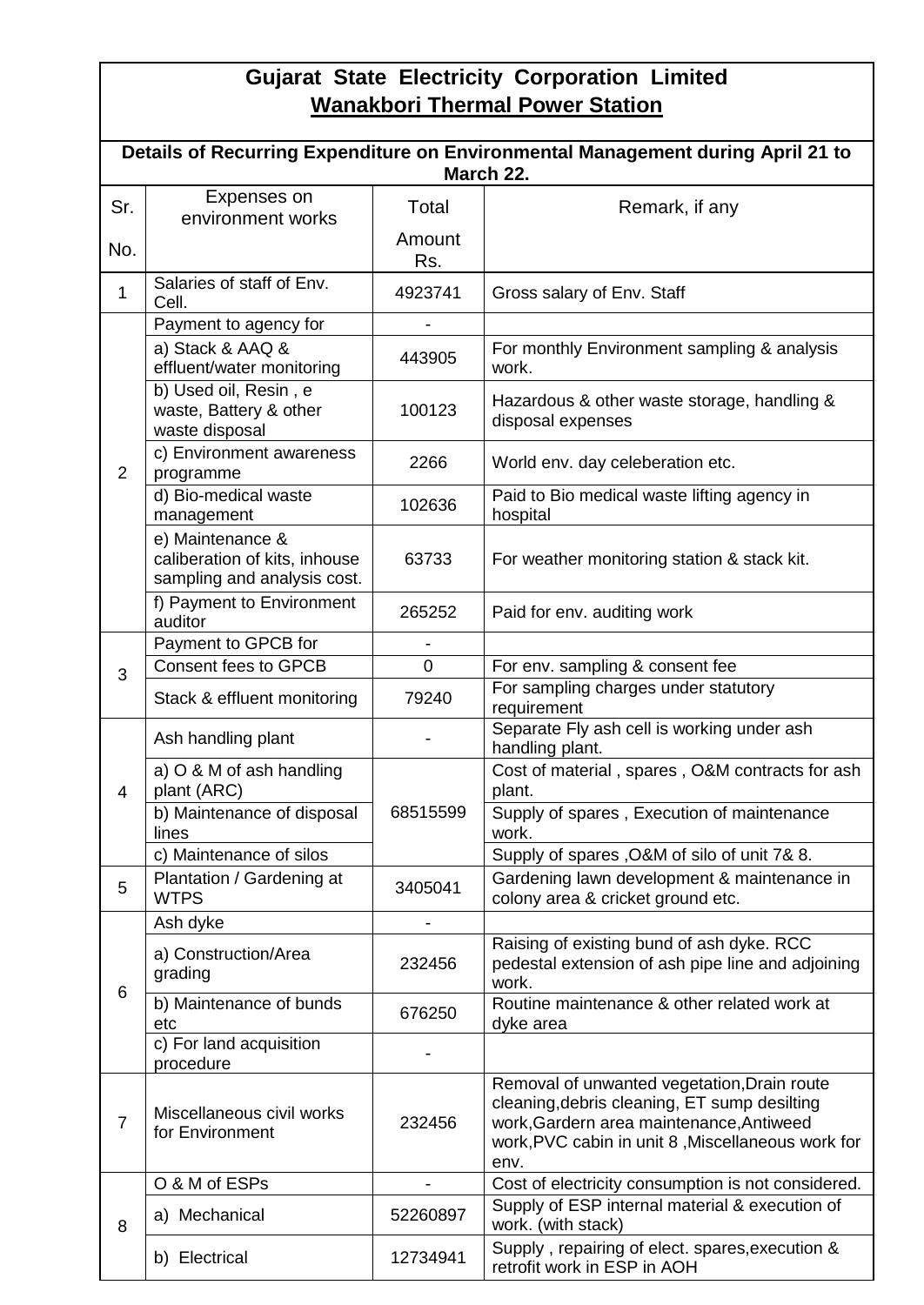|                 | Total expenditure for<br>unit 1 to 8 in Rs.                                                           | 190238922 |                                                                                                                                                                                                                                                 |
|-----------------|-------------------------------------------------------------------------------------------------------|-----------|-------------------------------------------------------------------------------------------------------------------------------------------------------------------------------------------------------------------------------------------------|
| 14              | Maintenance of STP and<br>ETP/Oxid. sump pumps &<br>lines.                                            | 2712687   | O&M of STP. Attending various E&M defects at<br>ETP/STP auxillaries. Maintenance of<br>pumps/pipeline for reuse of effluent, sampling<br>pump.                                                                                                  |
| 13              | Maintenance cost of dry fog<br>system, water sprinkler,<br>control of fugitive dust at<br>coal plant. | 1870466   | O&M / spare cost for dry fog dust suppression<br>system and misc.maintenance of water sprinklers<br>in coal plant area.                                                                                                                         |
| 12 <sup>2</sup> | Operation & maintenance<br>of Neutralising pit of DM<br>plant.                                        | 2659239   | Lime, HCL, NaOH dosing / Mechanical<br>maintenace work at N-pit in DM plant stage 2,<br>unit 8.                                                                                                                                                 |
| 11              | O & M of on-line analyser<br>instrument monitors for<br>stack gas & effluent.                         | 2921281   | AMC repairing, service & spares of opacity and<br>SO2, NO <sub>x</sub> analyser incuding caliberation gas.<br>Spares for effluent online monitoring data<br>system, water flow meter, CL2 gas leak detector<br>and solenoid valve of ash plant. |
| 10 <sup>1</sup> | Analysis & material cost at<br>chemical laboratory.                                                   | 151400    | Chemical, testing & caliberation cost of<br>equipment for water & effluent.                                                                                                                                                                     |
| 9               | Attending of flue gas duct<br>coal pipe puncture & bend<br>leakages.                                  | 9513177   | Replacement & maintenance of coal pipe, duct,<br>bend, misc. etc                                                                                                                                                                                |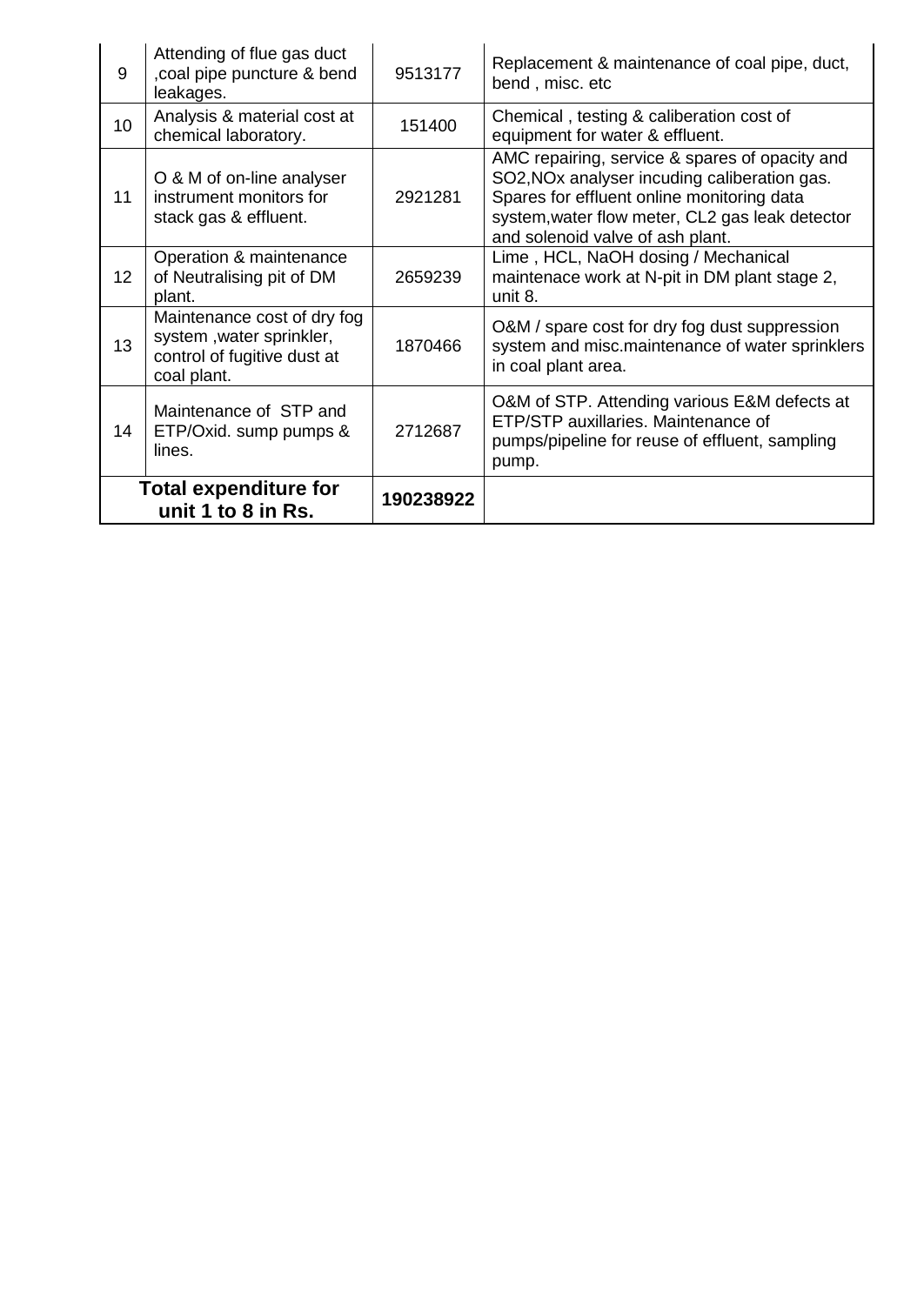## **ANNEXURE - I AVERAGE EFFLUENT QUALITY AND COMPARISON WITH THE STANDARDS DURING OCT- 2021 TO MARCH - 2022**

| Sr.<br>No.   | <b>Stream Identity</b>      | Parameters                  | Units         | <b>Oct-21</b> | <b>Nov-21</b> | <b>Dec-21</b> | Jan-<br>22 | Feb-22     | Mar-22     | Average<br>from Oct 21<br>to March 22 | <b>Standards</b><br>(Specified<br>Norms) | $\frac{0}{0}$<br>Deviation<br>from<br>the<br>Standard. |
|--------------|-----------------------------|-----------------------------|---------------|---------------|---------------|---------------|------------|------------|------------|---------------------------------------|------------------------------------------|--------------------------------------------------------|
| $\mathbf{1}$ | <b>Boiler Blowdown</b>      | <b>Suspended Solids</b>     | mg/l          | <b>BDL</b>    | <b>BDL</b>    | <b>BDL</b>    | <b>BDL</b> | <b>BDL</b> | <b>BDL</b> | <b>BDL</b>                            | 100                                      | ---                                                    |
|              |                             | Oil & Grease                | mg/l          | <b>BDL</b>    | <b>BDL</b>    | <b>BDL</b>    | <b>BDL</b> | <b>BDL</b> | <b>BDL</b> | <b>BDL</b>                            | 10                                       | $\qquad \qquad \text{---}$                             |
|              |                             | <b>Total Copper (as Cu)</b> | mg/           | <b>BDL</b>    | <b>BDL</b>    | <b>BDL</b>    | <b>BDL</b> | <b>BDL</b> | <b>BDL</b> | <b>BDL</b>                            | $\mathbf 1$                              | $\qquad \qquad \blacksquare \blacksquare \blacksquare$ |
|              |                             | Total Iron (as Fe)          | mg/           | <b>BDL</b>    | <b>BDL</b>    | <b>BDL</b>    | <b>BDL</b> | <b>BDL</b> | <b>BDL</b> | <b>BDL</b>                            | $\mathbf{1}$                             | $\qquad \qquad \blacksquare \blacksquare \blacksquare$ |
| 2            | <b>Cooling Water</b>        | Free available              |               |               |               |               |            |            |            |                                       |                                          |                                                        |
|              | Blow down                   | Chlorine                    | mg/l          | <b>BDL</b>    | <b>BDL</b>    | <b>BDL</b>    | <b>BDL</b> | <b>BDL</b> | <b>BDL</b> | <b>BDL</b>                            | 0.5                                      | $- - -$                                                |
|              |                             | Zinc (as Zn)                | mg/           | 0.19          | 0.19          | 0.17          | 0.17       | 0.16       | 0.16       | 0.17                                  | $\mathbf 1$                              | $-83.00$                                               |
|              |                             | Hexavalent<br>Chromium      | mg/l          | <b>BDL</b>    | <b>BDL</b>    | <b>BDL</b>    | <b>BDL</b> | <b>BDL</b> | <b>BDL</b> | <b>BDL</b>                            | 0.1                                      | $\qquad \qquad \blacksquare$                           |
|              |                             | <b>Total Chromium</b>       | mg/l          | <b>BDL</b>    | <b>BDL</b>    | <b>BDL</b>    | <b>BDL</b> | <b>BDL</b> | <b>BDL</b> | <b>BDL</b>                            | 0.2                                      |                                                        |
|              |                             | Phosphate (as P)            | mg/l          | 4.00          | 3.90          | 4.10          | 3.80       | 3.30       | 3.70       | 3.80                                  | 5                                        | $-24.00$                                               |
| 3            | Combined<br><b>Effluent</b> |                             |               |               |               |               |            |            |            |                                       |                                          |                                                        |
| 3.1          | Composite                   | pH                          | $---$         | 8.05          | 7.32          | 7.61          | 7.34       | 7.04       | 8.01       | 7.56                                  | $6.5 - 8.5$                              | $\qquad \qquad \text{---}$                             |
|              | sample                      | Oil & Grease                | mg/l          | <b>BDL</b>    | <b>BDL</b>    | <b>BDL</b>    | <b>BDL</b> | <b>BDL</b> | <b>BDL</b> | <b>BDL</b>                            | 10                                       | ---                                                    |
|              |                             | <b>Suspended Solids</b>     | mg/l          | 57.9          | 62            | 72.6          | 83.7       | 69.8       | 59.9       | 67.72                                 | 100                                      | $-32.28$                                               |
|              |                             | Hexavalent<br>Chromium      | mg/l          | <b>BDL</b>    | <b>BDL</b>    | <b>BDL</b>    | <b>BDL</b> | <b>BDL</b> | <b>BDL</b> | <b>BDL</b>                            | 0.1                                      | ---                                                    |
|              |                             | <b>Total Chromium</b>       | mg/           | <b>BDL</b>    | <b>BDL</b>    | <b>BDL</b>    | <b>BDL</b> | <b>BDL</b> | <b>BDL</b> | <b>BDL</b>                            | 0.2                                      | $\qquad \qquad \blacksquare$                           |
|              |                             | Total Copper (as Cu)        | mg/l          | <b>BDL</b>    | <b>BDL</b>    | <b>BDL</b>    | <b>BDL</b> | <b>BDL</b> | <b>BDL</b> | <b>BDL</b>                            | $\mathbf 1$                              | $\qquad \qquad \blacksquare \blacksquare \blacksquare$ |
|              |                             | Total Iron (as Fe)          | mg/           | <b>BDL</b>    | <b>BDL</b>    | <b>BDL</b>    | <b>BDL</b> | <b>BDL</b> | <b>BDL</b> | <b>BDL</b>                            | $\mathbf{1}$                             | $\qquad \qquad \blacksquare$                           |
|              |                             | Zinc (as Zn)                | mg/l          | <b>BDL</b>    | <b>BDL</b>    | <b>BDL</b>    | <b>BDL</b> | <b>BDL</b> | <b>BDL</b> | <b>BDL</b>                            | $\mathbf{1}$                             | $\qquad \qquad \blacksquare$                           |
|              |                             | Phosphate (as P)            | mg/           | <b>BDL</b>    | <b>BDL</b>    | <b>BDL</b>    | <b>BDL</b> | <b>BDL</b> | <b>BDL</b> | <b>BDL</b>                            | 5                                        | $\qquad \qquad \blacksquare \blacksquare \blacksquare$ |
| 3.2          | <b>Effluent sump</b>        | рH                          | $\sim$ $\sim$ | 8.39          | 8.34          | 7.37          | 7.68       | 7.56       | 8.06       | 7.90                                  | $6.5 - 8.5$                              |                                                        |
|              | outlet sample               | Oil & Grease                | mg/l          | <b>BDL</b>    | <b>BDL</b>    | <b>BDL</b>    | <b>BDL</b> | <b>BDL</b> | <b>BDL</b> | <b>BDL</b>                            | 10                                       | $\frac{1}{2}$                                          |
|              |                             | <b>Suspended Solids</b>     | mg/l          | 97.8          | 95.6          | 82.6          | 85.6       | 88.1       | 67.53      | 86.21                                 | 100                                      | $-13.79$                                               |
|              |                             | Hexavalent<br>Chromium      | mg/l          | <b>BDL</b>    | <b>BDL</b>    | <b>BDL</b>    | <b>BDL</b> | <b>BDL</b> | <b>BDL</b> | <b>BDL</b>                            | 0.1                                      | ---                                                    |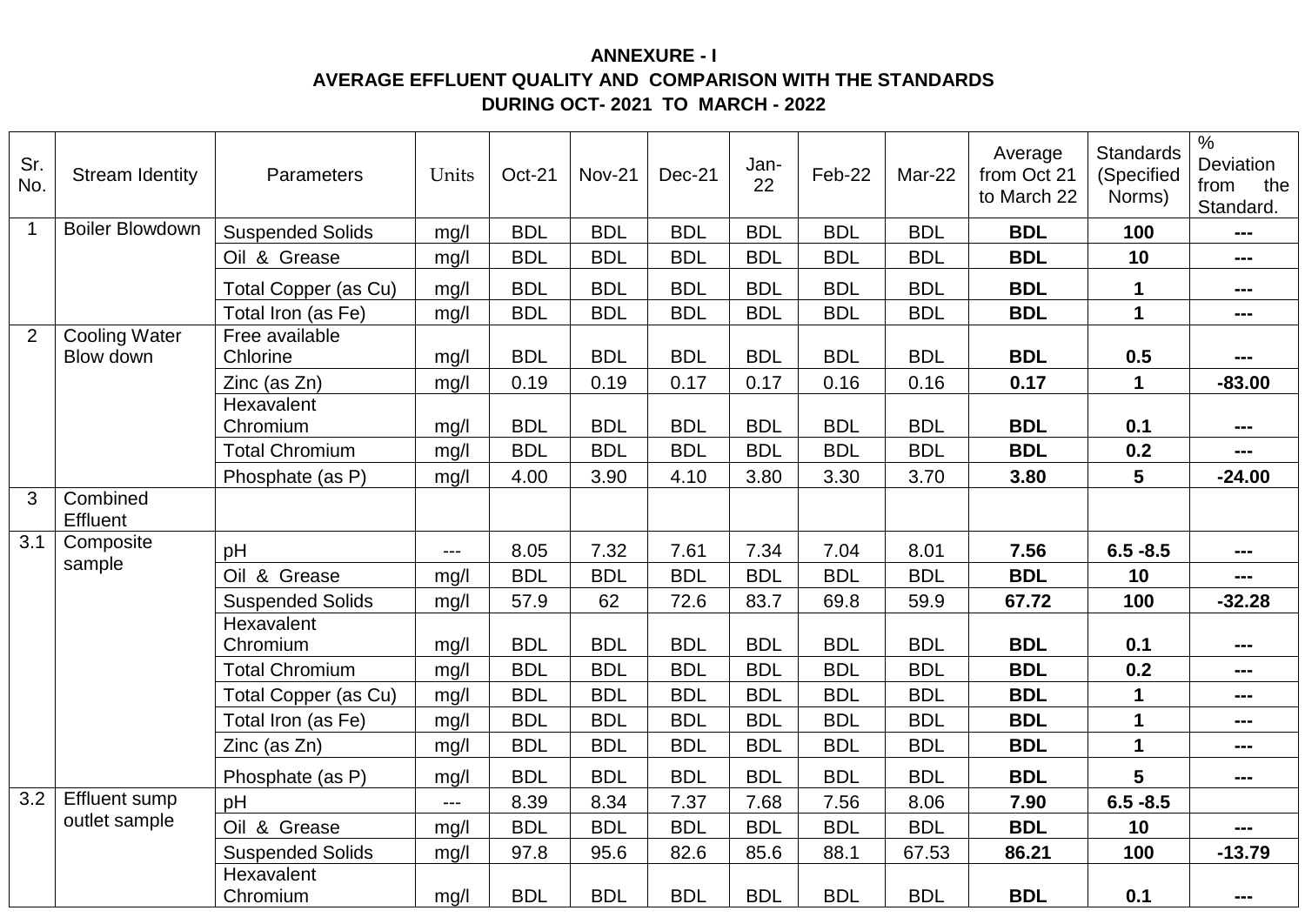|                 |                       | <b>Total Chromium</b>    | mg/l  | <b>BDL</b> | <b>BDL</b> | <b>BDL</b> | <b>BDL</b> | <b>BDL</b> | <b>BDL</b> | <b>BDL</b>     | 0.2         | ---                          |
|-----------------|-----------------------|--------------------------|-------|------------|------------|------------|------------|------------|------------|----------------|-------------|------------------------------|
|                 |                       | Total Copper (as Cu)     | mg/l  | <b>BDL</b> | <b>BDL</b> | <b>BDL</b> | <b>BDL</b> | <b>BDL</b> | <b>BDL</b> | <b>BDL</b>     |             | $\qquad \qquad \blacksquare$ |
|                 |                       | Total Iron (as Fe)       | mg/l  | <b>BDL</b> | <b>BDL</b> | <b>BDL</b> | <b>BDL</b> | <b>BDL</b> | <b>BDL</b> | <b>BDL</b>     |             | ---                          |
|                 |                       | $Zinc$ (as $Zn$ )        | mg/l  | <b>BDL</b> | <b>BDL</b> | <b>BDL</b> | <b>BDL</b> | <b>BDL</b> | <b>BDL</b> | <b>BDL</b>     |             | $\qquad \qquad \blacksquare$ |
|                 |                       | Phosphate (as P)         | mg/l  | 4.20       | 3.60       | 3.20       | 3.90       | 4.20       | 3.70       | 3.80           | 5           | $-24.00$                     |
| $\overline{4}$  | Ash dyke<br>discharge | pH                       | $---$ | ZLD        | <b>ZLD</b> | <b>ZLD</b> | <b>ZLD</b> | <b>ZLD</b> | <b>ZLD</b> | $\blacksquare$ | $6.5 - 8.5$ |                              |
|                 |                       | Oil & Grease             | mq/l  | <b>ZLD</b> | <b>ZLD</b> | <b>ZLD</b> | <b>ZLD</b> | ZLD        | <b>ZLD</b> | $\blacksquare$ | 10          |                              |
|                 |                       | <b>Suspended Solids</b>  | mg/l  | <b>ZLD</b> | <b>ZLD</b> | <b>ZLD</b> | <b>ZLD</b> | ZLD        | ZLD        | $\blacksquare$ | 100         |                              |
| $5\overline{)}$ | Colony treated        | <b>BOD</b>               | mq/l  | 16         | 17         | 22         | 20         | 17         | 25         | 19.35          | 20          | $-3.25$                      |
|                 | sewage                | <b>Suspended Solids</b>  | mg/l  | 33         | 32         | 41.6       | 43.5       | 39.1       | 13.74      | 33.82          | 30.0        | 12.73                        |
|                 |                       | <b>Residual Chlorine</b> | mg/l  | 0.14       | <b>BDL</b> | 0.12       | 0.17       | 0.11       | 0.14       | 0.14           | 0.5         | $-72.00$                     |

Effluent quality monitored by M/s. Greenleaf Envirotech Pvt. Ltd., Surat. BDL: Below detectable limit, ZLD- zero liquid discharge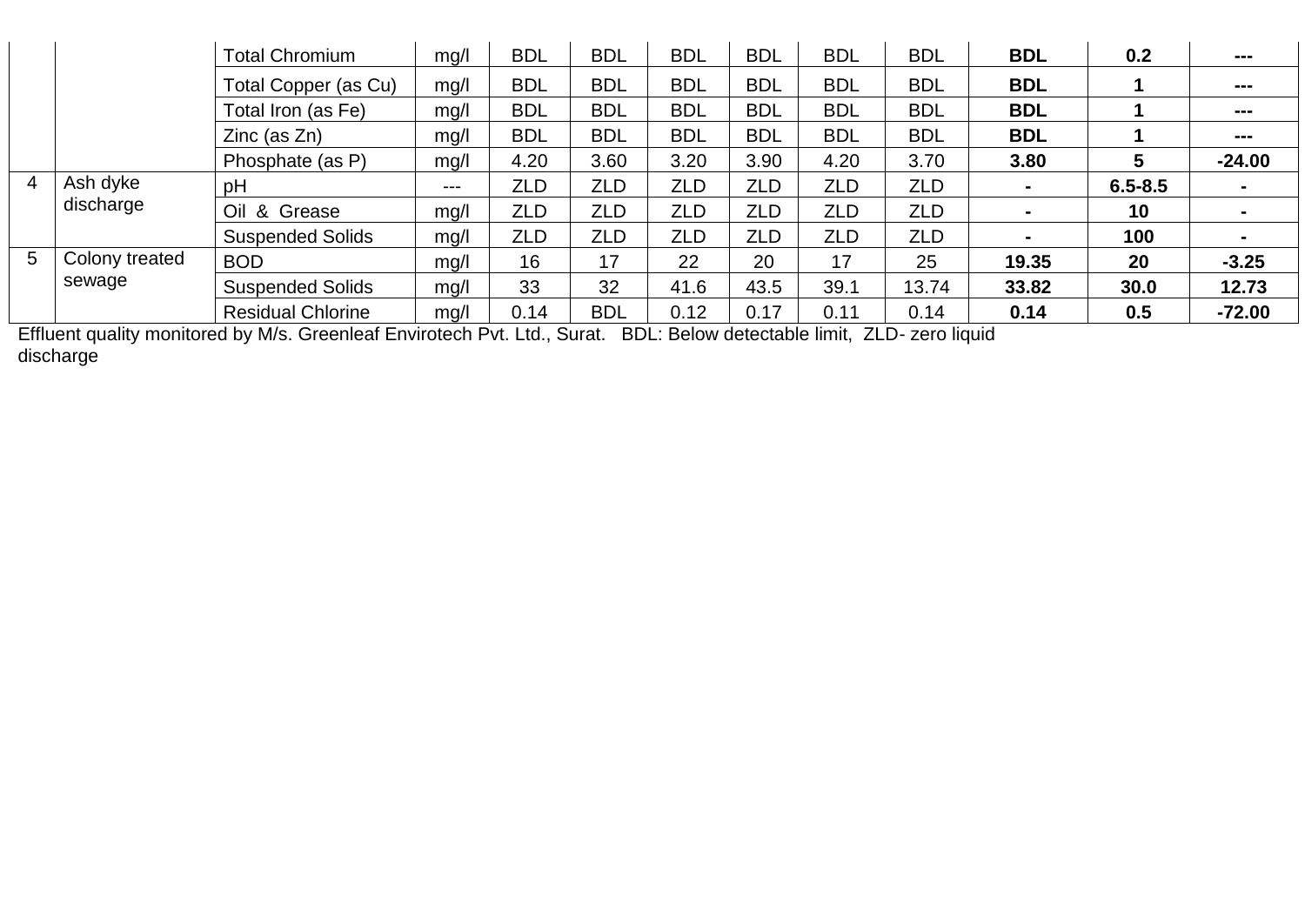### **ANNEXURE - II**

#### **AVERAGE STACK EMISSION QUALITY AND COMPARISON WITH THE STANDARDS**

**DURING OCT- 2021 TO MARCH - 2022**

| Unit<br>no. | Parameters         | Units              | Oct-21     | Nov-<br>21 | Dec-<br>21 | $Jan-22$       | Feb-<br>22     | Mar-22     | Average from<br>Oct 21 to March<br>22 | <b>Standards</b><br>(Specified<br>Norms)                                                                                                                      | % Deviation from the<br>Standard. |
|-------------|--------------------|--------------------|------------|------------|------------|----------------|----------------|------------|---------------------------------------|---------------------------------------------------------------------------------------------------------------------------------------------------------------|-----------------------------------|
|             | Particulate matter | mg/Nm3             | <b>RSD</b> | 124        | 129        | 120            | 139            | 113        | 125.00                                | 100                                                                                                                                                           | 25.00                             |
| Unit 1      | Sulphur dioxide    | mg/Nm3             | <b>RSD</b> | 856        | 981        | 830            | 960            | 896        | 904.60                                | 600                                                                                                                                                           | 50.77                             |
|             | Nitrogen oxides    | mg/Nm3             | <b>RSD</b> | 412        | 427        | 507            | 491            | 506        | 468.60                                | 600<br>100<br>600<br>600<br>100<br>600<br>600<br>100<br>600<br>600<br>100<br>600<br>600<br>100<br>600<br>600<br>100<br>600<br>600<br>30<br>100<br>100<br>0.03 | $-21.90$                          |
|             | Particulate matter | mg/Nm3             | <b>RSD</b> | 128        | 135        | 137            | 144            | 132        | 135.20                                |                                                                                                                                                               | 35.20                             |
| Unit 2      | Sulphur dioxide    | mg/Nm3             | <b>RSD</b> | 985        | 1023       | 926            | 1088           | 925        | 989.40                                |                                                                                                                                                               | 64.90                             |
|             | Nitrogen oxides    | mg/Nm3             | <b>RSD</b> | 504        | 409        | 402            | 505            | 429        | 449.80                                |                                                                                                                                                               | $-25.03$                          |
|             | Particulate matter | mg/Nm3             | 121        | 90         | 89         | 118            | 119            | 119        | 109.33                                |                                                                                                                                                               | 9.33                              |
| Unit 3      | Sulphur dioxide    | mg/Nm3             | 1007       | 1041       | 896        | 965            | 860            | 825        | 932.33                                |                                                                                                                                                               | 55.39                             |
|             | Nitrogen oxides    | mg/Nm3             | 515        | 486        | 437        | 561            | 528            | 487        | 502.33                                |                                                                                                                                                               | $-16.28$                          |
|             | Particulate matter | mg/Nm3             | 89         | 92         | 76         | 96             | 103            | 90         | 91.00                                 |                                                                                                                                                               | $-9.00$                           |
| Unit 4      | Sulphur dioxide    | mg/Nm3             | 1089       | 965        | 865        | 889            | 894            | 720        | 903.67                                |                                                                                                                                                               | 50.61                             |
|             | Nitrogen oxides    | mg/Nm3             | 556        | 371        | 386        | 456            | 537            | 412        | 453.00                                | $-24.50$<br>$-8.67$<br>66.72<br>$-15.20$<br>3.00<br>43.67<br>$-17.83$<br>$-1.17$<br>52.86<br>$-15.22$<br>78.00<br>1057.80<br>359.80                           |                                   |
|             | Particulate matter | mg/Nm3             | 91         | 89         | 83         | 89             | 98             | 98         | 91.33                                 |                                                                                                                                                               |                                   |
| Unit 5      | Sulphur dioxide    | mg/Nm3             | 1104       | 1175       | 782        | 1015           | 1002           | 924        | 1000.33                               |                                                                                                                                                               |                                   |
|             | Nitrogen oxides    | mg/Nm3             | 583        | 523        | 453        | 474            | 494            | 526        | 508.83                                |                                                                                                                                                               |                                   |
|             | Particulate matter | mg/Nm3             | <b>AOH</b> | <b>COH</b> | <b>COH</b> |                | $\blacksquare$ | 103        | 103.00                                |                                                                                                                                                               |                                   |
| Unit 6      | Sulphur dioxide    | mg/Nm3             | <b>AOH</b> | <b>COH</b> | <b>COH</b> | $\blacksquare$ | $\blacksquare$ | 862        | 862.00                                |                                                                                                                                                               |                                   |
|             | Nitrogen oxides    | mg/Nm3             | <b>AOH</b> | <b>COH</b> | <b>COH</b> | $\blacksquare$ | $\overline{a}$ | 493        | 493.00                                |                                                                                                                                                               |                                   |
|             | Particulate matter | mg/Nm3             | 97         | 95         | 91         | 92             | 111            | 107        | 98.83                                 |                                                                                                                                                               |                                   |
| Unit 7      | Sulphur dioxide    | mg/Nm3             | 1215       | 859        | 834        | 908            | 962            | 725        | 917.17                                |                                                                                                                                                               |                                   |
|             | Nitrogen oxides    | mg/Nm3             | 567        | 408        | 508        | 498            | 569            | 502        | 508.67                                |                                                                                                                                                               |                                   |
|             | Particulate matter | mg/Nm3             | 61         | 56         | 47         | 45             | 58             | <b>FSD</b> | 53.40                                 |                                                                                                                                                               |                                   |
|             | Sulphur dioxide    | mg/Nm3             | 1011       | 1175       | 1185       | 1177           | 1241           | <b>FSD</b> | 1157.80                               |                                                                                                                                                               |                                   |
| Unit 8      | Nitrogen oxides    | mg/Nm3             | 469        | 489        | 306        | 489            | 546            | <b>FSD</b> | 459.80                                |                                                                                                                                                               |                                   |
|             | Mercury            | mq/Nm <sup>3</sup> | 0.013      | 0.019      | 0.018      | 0.018          | 0.017          | <b>FSD</b> | 0.02                                  |                                                                                                                                                               | $-33.33$                          |